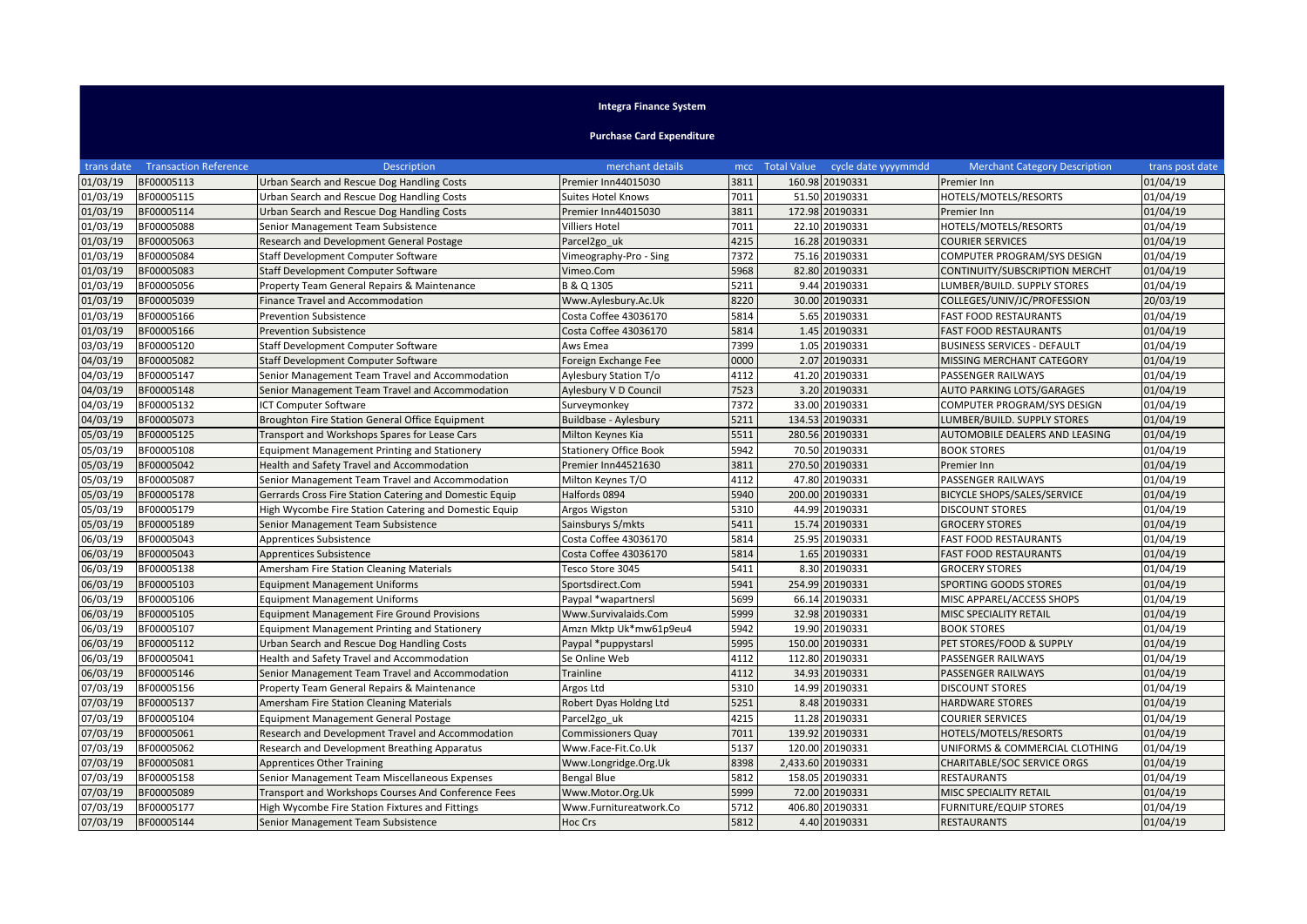| 07/03/19 | BF00005145 | Senior Management Team Travel and Accommodation       | Napier Mk                     | 7523 | 9.00 20190331    | <b>AUTO PARKING LOTS/GARAGES</b> | 01/04/19 |
|----------|------------|-------------------------------------------------------|-------------------------------|------|------------------|----------------------------------|----------|
| 07/03/19 | BF00005184 | Procurement Travel and Accommodation                  | Doubletree Hotels             | 3692 | 151.90 20190331  | DOUBLETREE HOTEL                 | 01/04/19 |
| 08/03/19 | BF00005072 | Property Team General Repairs & Maintenance           | <b>Screwfix Milton</b>        | 5211 | 55.27 20190331   | LUMBER/BUILD. SUPPLY STORES      | 01/04/19 |
| 11/03/19 | BF00005136 | Beaconsfield Fire Station Catering and Domestic Equip | Robert Dyas Holdng Ltd        | 5251 | -46.96 20190331  | <b>HARDWARE STORES</b>           | 01/04/19 |
| 11/03/19 | BF00005174 | <b>ESMCP Travel and Accommodation</b>                 | Holiday Inn Ex Nuneatn        | 7011 | 194.88 20190331  | HOTELS/MOTELS/RESORTS            | 01/04/19 |
| 11/03/19 | BF00005172 | <b>ESMCP Travel and Accommodation</b>                 | Holiday Inn Ex Nuneatn        | 7011 | 194.88 20190331  | HOTELS/MOTELS/RESORTS            | 01/04/19 |
| 11/03/19 | BF00005173 | <b>ESMCP Travel and Accommodation</b>                 | Holiday Inn Ex Nuneatn        | 7011 | 194.88 20190331  | HOTELS/MOTELS/RESORTS            | 01/04/19 |
| 11/03/19 | BF00005168 | <b>ESMCP Subsistence</b>                              | Middlemarch Farm              | 5813 | 26.57 20190331   | BARS/TAVERNS/LOUNGES/DISCOS      | 01/04/19 |
| 11/03/19 | BF00005192 | <b>Employee Relations Medical Examinations</b>        | <b>Bushnell Performan</b>     | 8043 | 118.99 20190331  | <b>OPTICIANS</b>                 | 01/04/19 |
| 11/03/19 | BF00005055 | Property Team General Repairs & Maintenance           | <b>Screwfix Direct</b>        | 5200 | 47.45 20190331   | HOME SUPPLY WAREHOUSE STORES     | 01/04/19 |
| 11/03/19 | BF00005054 | Property Team General Repairs & Maintenance           | B & Q 1305                    | 5211 | 33.89 20190331   | LUMBER/BUILD. SUPPLY STORES      | 01/04/19 |
| 11/03/19 | BF00005165 | Prevention Courses And Conference Fees                | <b>Botley Park</b>            | 7011 | 192.00 20190331  | HOTELS/MOTELS/RESORTS            | 01/04/19 |
| 11/03/19 | BF00005164 | Prevention Courses And Conference Fees                | <b>Botley Park</b>            | 7011 | 192.00 20190331  | HOTELS/MOTELS/RESORTS            | 01/04/19 |
| 12/03/19 | BF00005155 | Response Support Subsistence                          | <b>McDonalds</b>              | 5814 | 19.53 20190331   | <b>FAST FOOD RESTAURANTS</b>     | 01/04/19 |
| 12/03/19 | BF00005098 | Equipment Management General Postage                  | Parcel2go_uk                  | 4215 | 8.70 20190331    | <b>COURIER SERVICES</b>          | 01/04/19 |
| 12/03/19 | BF00005099 | Equipment Management General Postage                  | Parcel2go_uk                  | 4215 | 7.98 20190331    | <b>COURIER SERVICES</b>          | 01/04/19 |
| 12/03/19 | BF00005100 | <b>Equipment Management General Postage</b>           | Parcel <sub>2gouk</sub>       | 4215 | 11.28 20190331   | <b>COURIER SERVICES</b>          | 01/04/19 |
| 12/03/19 | BF00005101 | Equipment Management General Postage                  | Parcel2go_uk                  | 4215 | 7.98 20190331    | <b>COURIER SERVICES</b>          | 01/04/19 |
| 12/03/19 | BF00005102 | <b>Equipment Management General Postage</b>           | Parcel <sub>2gouk</sub>       | 4215 | 11.28 20190331   | <b>COURIER SERVICES</b>          | 01/04/19 |
| 12/03/19 | BF00005171 | <b>ESMCP Subsistence</b>                              | Ricoh Arena                   | 5813 | 29.40 20190331   | BARS/TAVERNS/LOUNGES/DISCOS      | 01/04/19 |
| 12/03/19 | BF00005170 | <b>ESMCP Subsistence</b>                              | Frankie & Bennys 5960         | 5812 | 51.63 20190331   | <b>RESTAURANTS</b>               | 01/04/19 |
| 12/03/19 | BF00005169 | <b>ESMCP Travel and Accommodation</b>                 | Ricoh Arena Car Park U        | 7523 | 10.00 20190331   | <b>AUTO PARKING LOTS/GARAGES</b> | 01/04/19 |
| 12/03/19 | BF00005142 | Senior Management Team Travel and Accommodation       | Hilton Hotels                 | 3504 | 242.40 20190331  | <b>HILTON</b>                    | 01/04/19 |
| 12/03/19 | BF00005143 | Senior Management Team Travel and Accommodation       | <b>Hilton Brighton Metrop</b> | 7011 | 25.00 20190331   | HOTELS/MOTELS/RESORTS            | 01/04/19 |
| 12/03/19 | BF00005141 | Senior Management Team Travel and Accommodation       | Hilton Hotels                 | 3504 | 121.20 20190331  | <b>HILTON</b>                    | 01/04/19 |
| 12/03/19 | BF00005071 | Property Team General Repairs & Maintenance           | Sds (London) Ltd              | 5712 | 57.11 20190331   | <b>FURNITURE/EQUIP STORES</b>    | 01/04/19 |
| 12/03/19 | BF00005038 | <b>Staff Development Staff Training Fees</b>          | Acca                          | 8641 | 7.00 20190331    | CIVIC/SOCIAL/FRATERNAL ASSC      | 20/03/19 |
| 13/03/19 | BF00005167 | <b>ESMCP Travel and Accommodation</b>                 | Ricoh Arena Car Park U        | 7523 | 6.00 20190331    | <b>AUTO PARKING LOTS/GARAGES</b> | 01/04/19 |
| 13/03/19 | BF00005188 | Marlow Fire Station Course Catering Costs             | Tesco Stores-2041             | 5411 | 36.41 20190331   | <b>GROCERY STORES</b>            | 01/04/19 |
| 13/03/19 | BF00005070 | Property Team General Repairs & Maintenance           | New City Heating Co Lt        | 1711 | 31.71 20190331   | HEATING, PLUMBING, AIR COND      | 01/04/19 |
| 13/03/19 | BF00005163 | <b>Staff Development Course Catering Costs</b>        | Sainsburys Smkts              | 5411 | 24.00 20190331   | <b>GROCERY STORES</b>            | 01/04/19 |
| 14/03/19 | BF00005135 | Beaconsfield Fire Station Catering and Domestic Equip | Robert Dyas Holdng Ltd        | 5251 | 16.98 20190331   | <b>HARDWARE STORES</b>           | 01/04/19 |
| 14/03/19 | BF00005097 | <b>Equipment Management Uniforms</b>                  | Universal Textiles            | 5651 | 21.05 20190331   | <b>FAMILY CLOTHING STORES</b>    | 01/04/19 |
| 14/03/19 | BF00005111 | Urban Search and Rescue Dog Handling Costs            | Sp Services                   | 5047 | 27.54 20190331   | LAB/MED/HOSPITAL EQUIPMENT       | 01/04/19 |
| 14/03/19 | BF00005110 | Urban Search and Rescue Dog Handling Costs            | Premier Inn44011305           | 3811 | 96.99 20190331   | Premier Inn                      | 01/04/19 |
| 14/03/19 | BF00005175 | High Wycombe Fire Station Fixtures and Fittings       | Suk Retail Ltd                | 5943 | 7.99 20190331    | <b>STATIONERY STORES</b>         | 01/04/19 |
| 14/03/19 | BF00005176 | High Wycombe Fire Station Catering and Domestic Equip | Argos Wigston                 | 5310 | -20.00 20190331  | <b>DISCOUNT STORES</b>           | 01/04/19 |
| 14/03/19 | BF00005053 | Property Team General Repairs & Maintenance           | B & Q 1305                    | 5211 | 30.03 20190331   | LUMBER/BUILD. SUPPLY STORES      | 01/04/19 |
| 14/03/19 | BF00005037 | Human Resources Printing and Stationery               | Kall Kwik Hemel Hempstea      | 2741 | 23.76 20190331   | MISC PUBLISHING & PRINTING       | 20/03/19 |
| 14/03/19 | BF00005037 | <b>Protection Printing and Stationery</b>             | Kall Kwik Hemel Hempstea      | 2741 | 71.25 20190331   | MISC PUBLISHING & PRINTING       | 20/03/19 |
| 15/03/19 | BF00005124 | Transport and Workshops Fuel Tanks - Service & Maint  | Commercial Fuel So            | 5085 | 32.58 20190331   | <b>INDUSTRIAL SUPPLIES - DEF</b> | 01/04/19 |
| 15/03/19 | BF00005096 | Equipment Management General Postage                  | Parcel2go uk                  | 4215 | $-8.70$ 20190331 | <b>COURIER SERVICES</b>          | 01/04/19 |
| 15/03/19 | BF00005060 | Research and Development Operational Equipment        | Parcel <sub>2go uk</sub>      | 4215 | 415.58 20190331  | <b>COURIER SERVICES</b>          | 01/04/19 |
| 15/03/19 | BF00005131 | <b>ICT Computer Hardware</b>                          | Paypal *rdiotrnics            | 4812 | 46.90 20190331   | PHONE SERV/EQUIP NON-UTIL        | 01/04/19 |
| 15/03/19 | BF00005052 | Property Team General Repairs & Maintenance           | Buildbase - Aylesbury         | 5211 | 29.64 20190331   | LUMBER/BUILD. SUPPLY STORES      | 01/04/19 |
| 17/03/19 | BF00005186 | Senior Management Team Subsistence                    | Tesco Stores 2038             | 5411 | 24.87 20190331   | <b>GROCERY STORES</b>            | 01/04/19 |
| 17/03/19 | BF00005187 | <b>Finance Course Catering Costs</b>                  | Tesco Stores 2038             | 5411 | 15.67 20190331   | <b>GROCERY STORES</b>            | 01/04/19 |
| 18/03/19 | BF00005086 | Senior Management Team Courses And Conference Fees    | Wp-Institution Of             | 8699 | 200.00 20190331  | MEMBER ORGANIZATIONS - DEF       | 01/04/19 |
| 18/03/19 | BF00005079 | Staff Development Computer Software                   | 1 License For Mec Plug        | 7372 | 29.59 20190331   | COMPUTER PROGRAM/SYS DESIGN      | 01/04/19 |
| 18/03/19 | BF00005051 | Property Team General Repairs & Maintenance           | B & Q 1305                    | 5211 | 22.17 20190331   | LUMBER/BUILD. SUPPLY STORES      | 01/04/19 |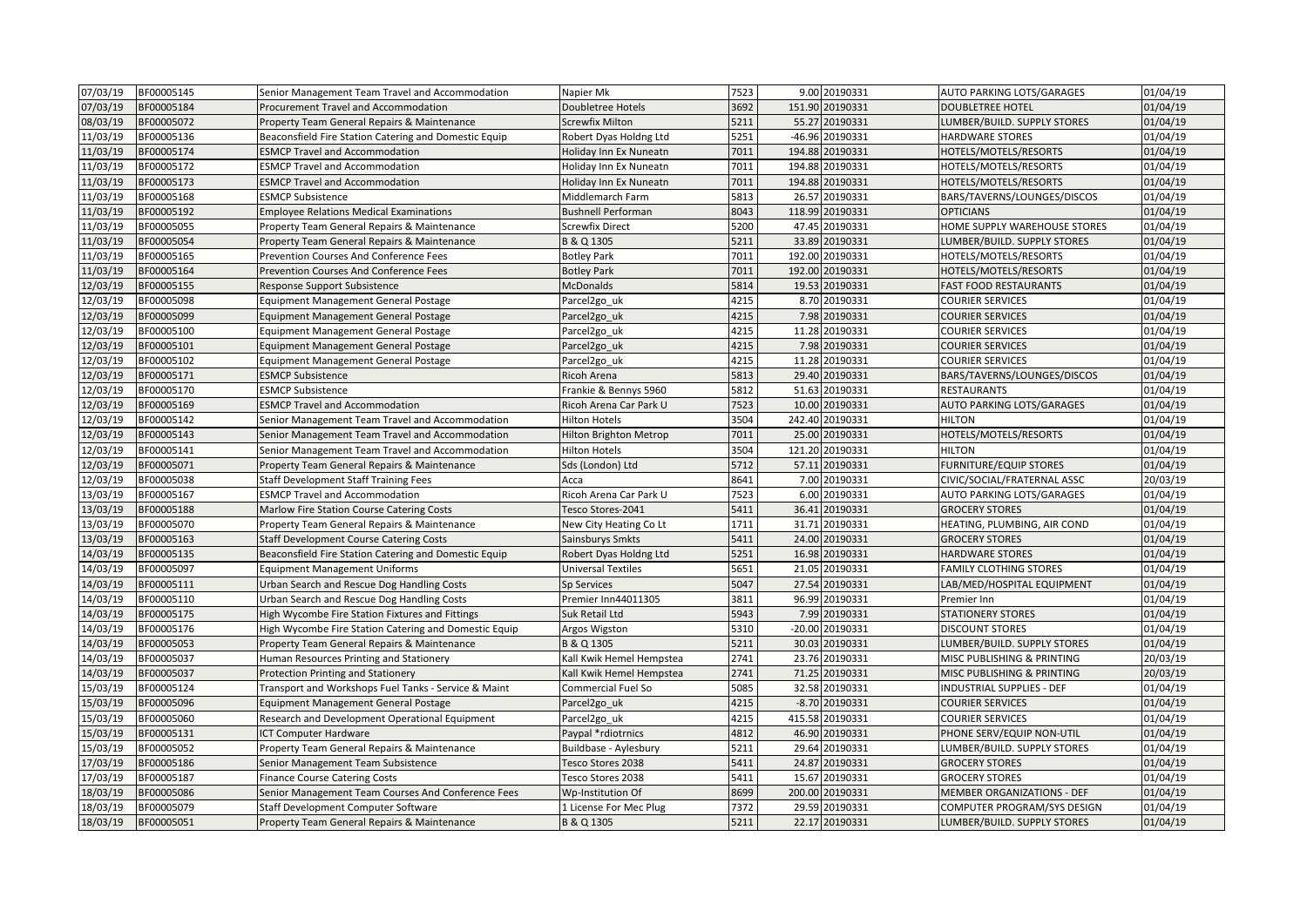| 18/03/19 | BF00005069 | Property Team General Repairs & Maintenance        | B & Q 1305                | 5211 |      | 15.69 20190331  | LUMBER/BUILD. SUPPLY STORES     | 01/04/19 |
|----------|------------|----------------------------------------------------|---------------------------|------|------|-----------------|---------------------------------|----------|
| 19/03/19 | BF00005182 | Protection Travel and Accommodation                | Aylesbury Pwy Sstp        | 4112 |      | 3.00 20190331   | <b>PASSENGER RAILWAYS</b>       | 01/04/19 |
| 19/03/19 | BF00005180 | Protection Travel and Accommodation                | Aylesbury Vale T/O        | 4112 |      | 42.60 20190331  | <b>PASSENGER RAILWAYS</b>       | 01/04/19 |
| 19/03/19 | BF00005181 | <b>Protection Subsistence</b>                      | Wcpc Marylebone(0013      | 5812 |      | 4.99 20190331   | <b>RESTAURANTS</b>              | 01/04/19 |
| 19/03/19 | BF00005183 | <b>Protection Subsistence</b>                      | Pret A Manger             | 5812 |      | 1.40 20190331   | <b>RESTAURANTS</b>              | 01/04/19 |
| 19/03/19 | BF00005181 | <b>Protection Subsistence</b>                      | Wcpc Marylebone(0013      | 5812 |      | 2.00 20190331   | <b>RESTAURANTS</b>              | 01/04/19 |
| 19/03/19 | BF00005080 | Staff Development Computer Software                | Foreign Exchange Fee      | 0000 | 0.81 | 20190331        | MISSING MERCHANT CATEGORY       | 01/04/19 |
| 19/03/19 | BF00005050 | Property Team General Repairs & Maintenance        | Lock & Key Centre         | 7251 |      | 10.50 20190331  | SHOE REPAIR/SHINE/HAT CLEAN     | 01/04/19 |
| 20/03/19 | BF00005085 | Senior Management Team Subsistence                 | The Woolpack              | 5812 |      | 17.00 20190331  | <b>RESTAURANTS</b>              | 01/04/19 |
| 20/03/19 | BF00005153 | Senior Management Team Travel and Accommodation    | Trainline                 | 4112 |      | 177.47 20190331 | PASSENGER RAILWAYS              | 01/04/19 |
| 20/03/19 | BF00005151 | Senior Management Team Subsistence                 | Hotels.Com157028921220    | 4722 |      | 459.00 20190331 | <b>TRAVEL AGENCIES</b>          | 01/04/19 |
| 20/03/19 | BF00005152 | Senior Management Team Subsistence                 | Hotels.Com157038826196    | 4722 |      | 98.01 20190331  | <b>TRAVEL AGENCIES</b>          | 01/04/19 |
| 20/03/19 | BF00005090 | Protection Courses And Conference Fees             | Tsgn                      | 4112 |      | 23.00 20190331  | <b>PASSENGER RAILWAYS</b>       | 01/04/19 |
| 20/03/19 | BF00005122 | <b>ICT Computer Hardware</b>                       | Amazon.Co.Uk*mw17o1734 Am | 5999 |      | 15.87 20190331  | MISC SPECIALITY RETAIL          | 01/04/19 |
| 20/03/19 | BF00005049 | Property Team General Repairs & Maintenance        | B & Q 1305                | 5211 |      | 46.29 20190331  | LUMBER/BUILD. SUPPLY STORES     | 01/04/19 |
| 20/03/19 | BF00005185 | Senior Management Team Subsistence                 | Tesco Stores 2038         | 5411 |      | 8.90 20190331   | <b>GROCERY STORES</b>           | 01/04/19 |
| 20/03/19 | BF00005068 | Property Team General Repairs & Maintenance        | Www Espares Co Uk         | 5065 |      | 20.98 20190331  | ELECTRICAL PARTS/EQUIPMENT      | 01/04/19 |
| 20/03/19 | BF00005067 | Property Team General Repairs & Maintenance        | C Brewer & Sons           | 5211 |      | 167.95 20190331 | LUMBER/BUILD. SUPPLY STORES     | 01/04/19 |
| 21/03/19 | BF00005109 | Urban Search and Rescue Dog Handling Costs         | Premier Inn44015030       | 3811 |      | 73.99 20190331  | Premier Inn                     | 01/04/19 |
| 21/03/19 | BF00005129 | <b>ICT Computer Hardware</b>                       | Parcel <sub>2gouk</sub>   | 4215 |      | 12.12 20190331  | <b>COURIER SERVICES</b>         | 01/04/19 |
| 21/03/19 | BF00005130 | ICT Travel and Accommodation                       | London Northwestern Rail  | 4112 |      | 46.70 20190331  | <b>PASSENGER RAILWAYS</b>       | 01/04/19 |
| 21/03/19 | BF00005047 | Property Team General Repairs & Maintenance        | Buildbase - Aylesbury     | 5211 |      | 209.52 20190331 | LUMBER/BUILD. SUPPLY STORES     | 01/04/19 |
| 21/03/19 | BF00005048 | Property Team General Repairs & Maintenance        | B & Q 1305                | 5211 |      | 4.75 20190331   | LUMBER/BUILD. SUPPLY STORES     | 01/04/19 |
| 21/03/19 | BF00005066 | Property Team General Repairs & Maintenance        | Wm Morrisons Store        | 5411 |      | 11.50 20190331  | <b>GROCERY STORES</b>           | 01/04/19 |
| 21/03/19 | BF00005161 | <b>Prevention Subsistence</b>                      | Costa Coffee              | 5812 |      | 7.95 20190331   | <b>RESTAURANTS</b>              | 01/04/19 |
| 21/03/19 | BF00005162 | <b>Prevention Subsistence</b>                      | McDonalds                 | 5814 |      | 22.66 20190331  | <b>FAST FOOD RESTAURANTS</b>    | 01/04/19 |
| 22/03/19 | BF00005123 | Transport and Workshops Spares for Red Fleet       | Pirtek                    | 5533 |      | 192.00 20190331 | <b>AUTOMOTIVE PARTS STORES</b>  | 01/04/19 |
| 22/03/19 | BF00005078 | <b>Protection Miscellaneous Expenses</b>           | Amazon Prime*mw9ks6u14    | 5968 |      | 7.99 20190331   | CONTINUITY/SUBSCRIPTION MERCHT  | 01/04/19 |
| 22/03/19 | BF00005150 | Senior Management Team Travel and Accommodation    | Greater Anglia T/o        | 4112 |      | 23.80 20190331  | PASSENGER RAILWAYS              | 01/04/19 |
| 22/03/19 | BF00005128 | <b>ICT Computer Hardware</b>                       | Www.Simplylamps.Co.Uk     | 5065 |      | 32.28 20190331  | ELECTRICAL PARTS/EQUIPMENT      | 01/04/19 |
| 22/03/19 | BF00005046 | Property Team General Repairs & Maintenance        | B & Q 1305                | 5211 |      | 58.00 20190331  | LUMBER/BUILD. SUPPLY STORES     | 01/04/19 |
| 22/03/19 | BF00005065 | Property Team General Repairs & Maintenance        | Www.Omniwash.Co.Uk        | 5722 |      | 46.31 20190331  | HOUSEHOLD APPLIANCE STORES      | 01/04/19 |
| 24/03/19 | BF00005118 | Staff Development Computer Software                | Dnh*sucuri Website Securi | 5734 |      | 9.17 20190331   | <b>COMPUTER SOFTWARE STORES</b> | 01/04/19 |
| 25/02/19 | BF00005134 | <b>ICT Computer Hardware</b>                       | Amzn Mktp Uk*mi4kr4y04 Am | 5942 |      | 23.97 20190228  | <b>BOOK STORES</b>              | 01/04/19 |
| 25/03/19 | BF00005119 | Staff Development Computer Software                | Foreign Exchange Fee      | 0000 |      | 0.25 20190331   | MISSING MERCHANT CATEGORY       | 01/04/19 |
| 25/03/19 | BF00005094 | Senior Management Team Miscellaneous Expenses      | Ticketofficesale          | 4112 |      | 28.80 20190331  | <b>PASSENGER RAILWAYS</b>       | 01/04/19 |
| 25/03/19 | BF00005149 | Senior Management Team Travel and Accommodation    | Greater Anglia T/o        | 4112 |      | 44.20 20190331  | <b>PASSENGER RAILWAYS</b>       | 01/04/19 |
| 25/03/19 | BF00005093 | Property Team General Repairs & Maintenance        | Pay.Accobrands.Com        | 5734 |      | 12.47 20190331  | <b>COMPUTER SOFTWARE STORES</b> | 01/04/19 |
| 25/03/19 | BF00005045 | Property Team General Repairs & Maintenance        | B & Q 1305                | 5211 |      | 46.50 20190331  | LUMBER/BUILD. SUPPLY STORES     | 01/04/19 |
| 25/03/19 | BF00005064 | Property Team General Repairs & Maintenance        | B & Q 1345                | 5211 |      | 97.18 20190331  | LUMBER/BUILD. SUPPLY STORES     | 01/04/19 |
| 25/03/19 | BF00005160 | <b>Staff Development Course Catering Costs</b>     | Tesco Store 2581          | 5411 |      | 6.00 20190331   | <b>GROCERY STORES</b>           | 01/04/19 |
| 26/02/19 | BF00005121 | <b>Staff Development Computer Software</b>         | <b>Siteground Hosting</b> | 4816 |      | 57.60 20190228  | ELECTRONIC COMMERCE/INFO. SERVI | 01/04/19 |
| 26/02/19 | BF00005140 | Beaconsfield Fire Station General Office Equipment | Amzn Mktp Uk*mi1dz3y64    | 5942 |      | 149.88 20190228 | <b>BOOK STORES</b>              | 01/04/19 |
| 26/02/19 | BF00005139 | Amersham Fire Station General Office Equipment     | Amzn Mktp Uk*mi8ae1ys4    | 5942 |      | 149.88 20190228 | <b>BOOK STORES</b>              | 01/04/19 |
| 26/02/19 | BF00005117 | Urban Search and Rescue Dog Handling Costs         | Julius-K9 UK Ltd          | 5995 |      | 42.18 20190228  | PET STORES/FOOD & SUPPLY        | 01/04/19 |
| 26/02/19 | BF00005191 | <b>Protection Course Catering Costs</b>            | Three Horseshoes          | 5812 |      | 30.50 20190228  | <b>RESTAURANTS</b>              | 01/04/19 |
| 26/02/19 | BF00005154 | Senior Management Team Travel and Accommodation    | Greater Anglia T/o        | 4112 |      | 23.80 20190228  | PASSENGER RAILWAYS              | 01/04/19 |
| 26/02/19 | BF00005133 | ICT Travel and Accommodation                       | <b>Aylesbury Sstp</b>     | 4112 |      | 31.30 20190228  | <b>PASSENGER RAILWAYS</b>       | 01/04/19 |
| 26/02/19 | BF00005059 | Property Team General Repairs & Maintenance        | <b>Wickes Aylesbury</b>   | 5211 |      | 6.88 20190228   | LUMBER/BUILD. SUPPLY STORES     | 01/04/19 |
| 26/02/19 | BF00005077 | Property Team General Repairs & Maintenance        | Www.Handlestore.Com       | 5072 |      | 101.04 20190228 | HARDWARE EQUIPMENT/SUPPLIES     | 01/04/19 |